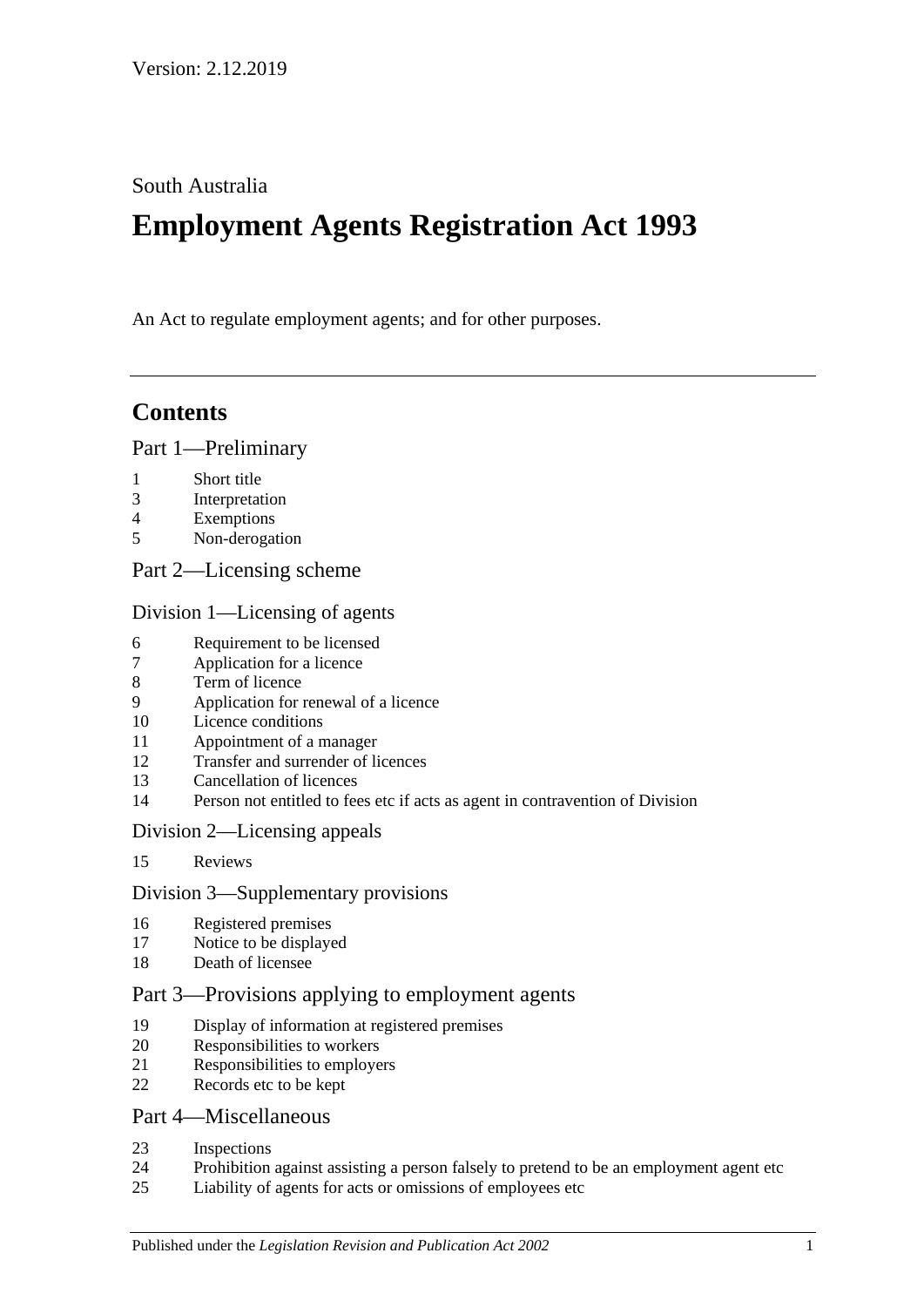- 26 [False or misleading information](#page-12-2)
- 28 [Commencement of prosecutions](#page-12-3)
- 29 [Delegation by Director](#page-13-0)
- 30 [Regulations](#page-13-1)
- 31 [Transitional provisions](#page-13-2)

[Legislative history](#page-14-0)

[Appendix—Divisional penalties and expiation fees](#page-15-0)

#### <span id="page-1-0"></span>**The Parliament of South Australia enacts as follows:**

# **Part 1—Preliminary**

#### <span id="page-1-1"></span>**1—Short title**

This Act may be cited as the *Employment Agents Registration Act 1993*.

#### <span id="page-1-2"></span>**3—Interpretation**

In this Act, unless the contrary intention appears—

*the Director* means—

- (a) the person for the time being holding, or acting in, the office of the Chief Executive Officer of the Department of the Minister to whom the administration of this Act is committed; or
- (b) any other person directed by the Minister to exercise the powers of the Director under this Act;

*employer* means a person by whom a worker is employed under an employment contract, or for whom work is done by a worker under an employment contract;

*employment* means work done under an employment contract;

*employment agent* means a person who, for monetary or other consideration, carries on the business of—

- (a) procuring workers for persons who desire to employ or engage others in any kind of work; or
- (b) procuring employment for persons who desire to be employed or engaged by others in any kind of work,

but does not include—

- (c) a charitable or benevolent organisation which carries on any such activity on a non-profit basis; or
- (d) an organisation or association of a class excluded from this definition by the regulations;

#### *employment contract* means—

(a) a contract of service under which one person (the worker) is employed by another (the employer); or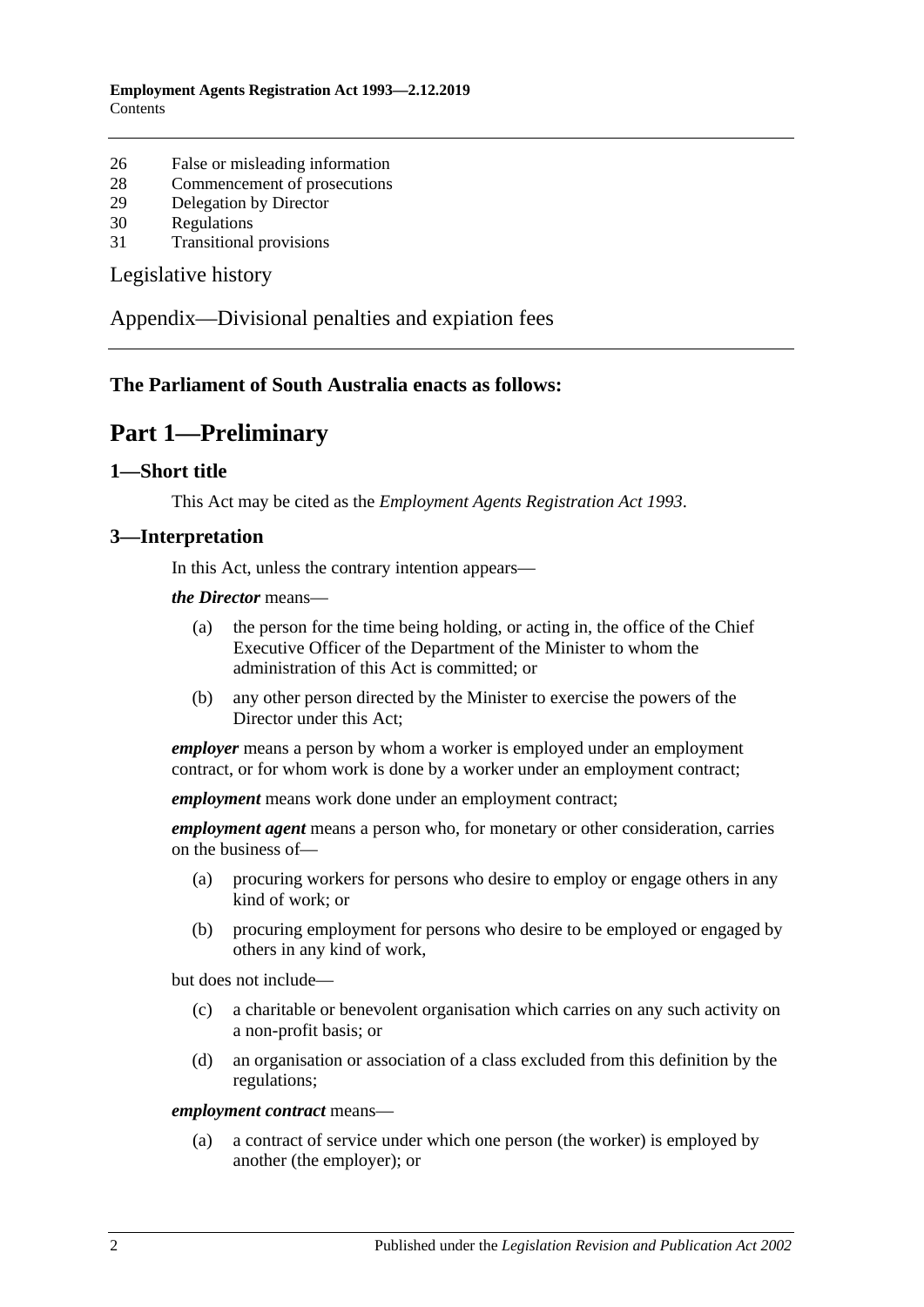- (b) a contract, arrangement or understanding (not being a contract of service) under which one person (the worker) is engaged by another (the employer) to perform remunerated work for the employer, other than where—
	- (i) the work is ancillary to—
		- (A) the supply of goods by the person performing the work; or
		- (B) the use of goods that are the property of the person performing the work; or
		- (C) the conveyance of goods by means of a vehicle provided by a person other than the employer; or
	- (ii) the contract, arrangement or understanding is of a class excluded from this definition by the regulations;

*fee* includes any remuneration, commission or other consideration;

*inspector* means an inspector appointed under the *[Industrial Relations Act \(S.A.\)](http://www.legislation.sa.gov.au/index.aspx?action=legref&type=act&legtitle=Industrial%20Relations%20Act%20(S.A.)%201972) 1972*;

*licence* means a licence under this Act;

*manager* means a person nominated under this Act to be the manager of a business carried on by an employment agent;

*registered premises* means premises under [section](#page-8-1) 16;

*Tribunal* means the South Australian Civil and Administrative Tribunal established under the *[South Australian Civil and Administrative Tribunal Act](http://www.legislation.sa.gov.au/index.aspx?action=legref&type=act&legtitle=South%20Australian%20Civil%20and%20Administrative%20Tribunal%20Act%202013) 2013*;

*worker* means a natural person by whom work is performed under an employment contract.

**Note—**

For definition of divisional penalties (and divisional expiation fees) see Appendix.

#### <span id="page-2-1"></span><span id="page-2-0"></span>**4—Exemptions**

- (1) The Minister may, by notice in the Gazette, confer exemptions from specified provisions of this Act—
	- (a) on specified persons or persons of a specified class; or
	- (b) in relation to specified premises or premises of a specified class.
- <span id="page-2-2"></span>(2) An exemption under [subsection](#page-2-1) (1) may be granted by the Minister on such conditions as the Minister thinks fit.
- (3) The Minister may, at any time, by further notice in the Gazette—
	- (a) vary or revoke an exemption under [subsection](#page-2-1) (1);
	- (b) vary or revoke a condition under [subsection](#page-2-2) (2).
- (4) A person who contravenes or fails to comply with a condition of an exemption is guilty of an offence.

Penalty: Division 5 fine.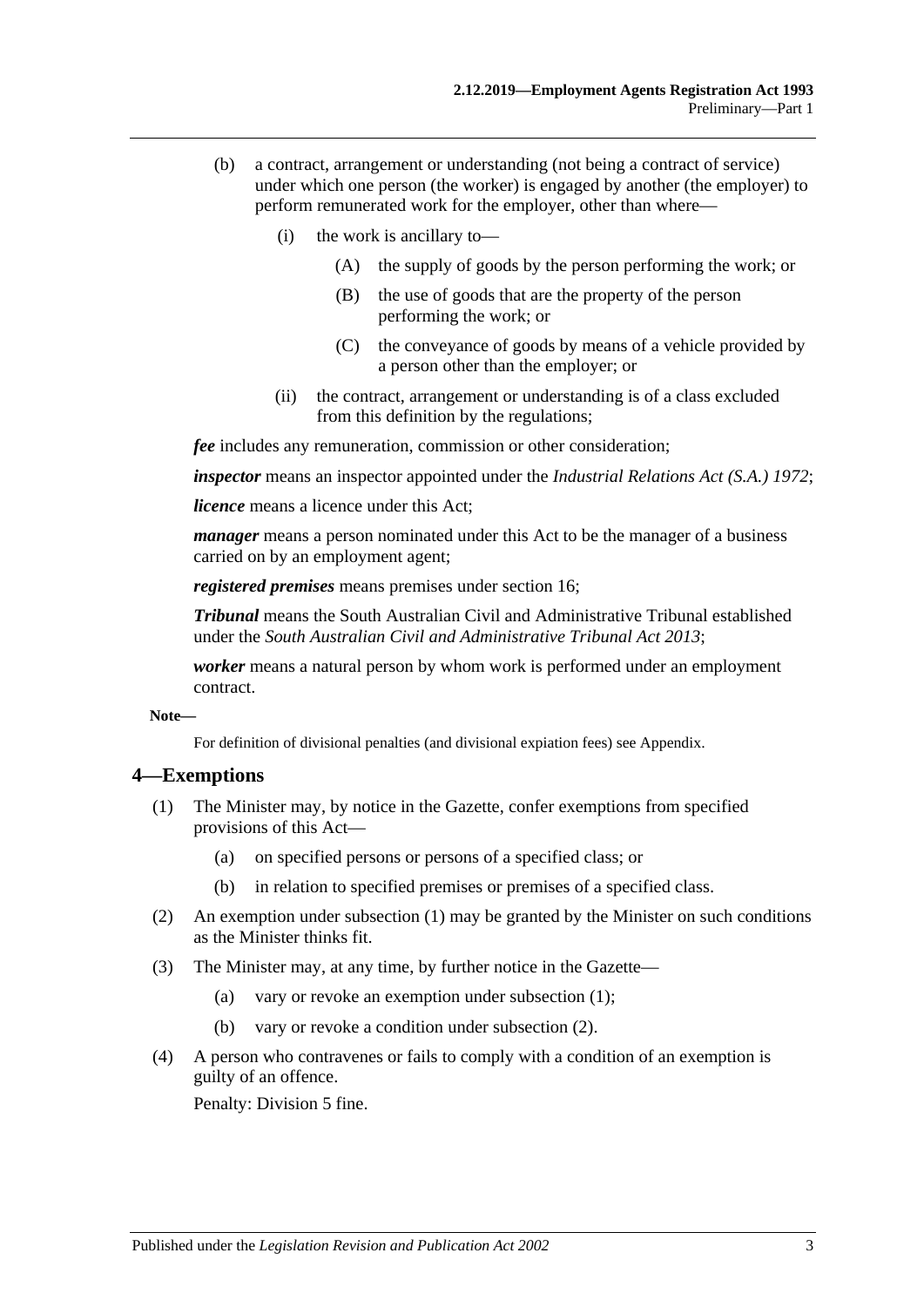#### <span id="page-3-0"></span>**5—Non-derogation**

- (1) The provisions of this Act are in addition to and do not derogate from the provisions of any other Act.
- (2) Except as expressly provided, this Act will not be taken to limit or derogate from any civil remedy at law or in equity.

# <span id="page-3-2"></span><span id="page-3-1"></span>**Part 2—Licensing scheme**

### **Division 1—Licensing of agents**

#### <span id="page-3-3"></span>**6—Requirement to be licensed**

A person must not—

- (a) carry on business as an employment agent; or
- (b) hold himself or herself out as an employment agent,

unless that person holds a licence under this Division.

Penalty: Division 5 fine.

#### <span id="page-3-4"></span>**7—Application for a licence**

- (1) An application for a licence must—
	- (a) be made to the Director; and
	- (b) be in writing in a form approved by the Minister; and
	- (c) be accompanied by at least two character references—
		- (i) which are supplied by persons who are not disqualified under the regulations; and
		- (ii) which comply with the requirements prescribed by the regulations; and
	- (d) be accompanied by the prescribed fee.
- <span id="page-3-7"></span>(2) An applicant for a licence must furnish the Director with such further information (verified, if the Director so requires, by statutory declaration) as the Director may require.
- (3) Where an applicant is a body corporate, the applicant must furnish the Director with the name of a natural person who is a resident of the State and is to act as the manager of the business that is to be conducted in pursuance of the licence, and with such other information relating to that person as the regulations may require.
- <span id="page-3-5"></span>(4) An applicant for a licence must cause the application to be advertised in the prescribed manner.
- <span id="page-3-6"></span>(5) Any person may, within 10 days from the date on which an application is advertised pursuant to [subsection](#page-3-5) (4), lodge with the Director a written objection to the application setting out the grounds of objection (which grounds must be relevant to the matters set out in [subsection](#page-4-0) (11)).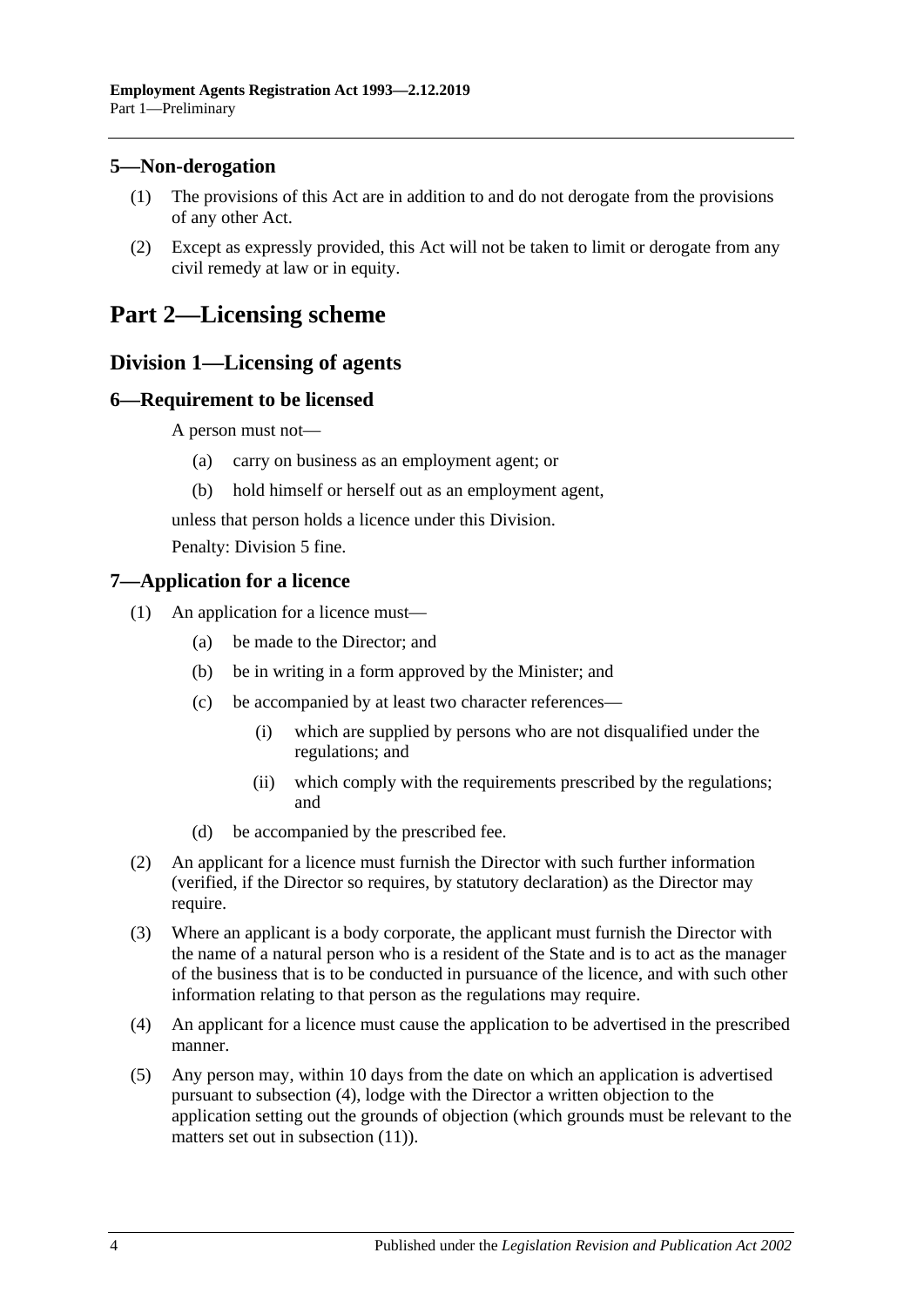- <span id="page-4-1"></span>(6) The Director may, on the application of an interested person, in his or her absolute discretion and subject to such conditions as the Director thinks fit, extend the period for lodging objections.
- (7) Where—
	- (a) an objection is lodged under [subsection](#page-3-6) (5); or
	- (b) the Director does not propose to grant an application on the basis of documentary material alone,

the Director will conduct a hearing of the application after giving the applicant and any objector at least seven days notice of the date of the hearing.

- (8) The regulations may specify the time within which the Director should decide an application for a licence (subject to the qualification that that time will be extended by such time as the applicant may take to furnish any information under [subsection](#page-3-7) (2) and by such time (if any) as may be allowed on an extension of the period referred to in [subsection](#page-4-1) (6)).
- <span id="page-4-2"></span>(9) If the Director does not decide an application within the prescribed time, the applicant may, by notice in writing served on the Director, require the Director to determine the application within a period (being a period of not less than one month) specified by the applicant in the notice.
- (10) The Director is taken to have refused an application that is not decided within the period specified under [subsection](#page-4-2) (9).
- <span id="page-4-0"></span>(11) The Director must, subject to this Act, grant a licence to an applicant if satisfied—
	- $(a)$  that—
		- (i) in the case of an applicant who is a natural person—
			- (A) the applicant is a fit and proper person to hold a licence; and
			- (B) the applicant, or a person employed by the applicant to act as the manager of the business that is to be conducted in pursuance of the licence, has sufficient knowledge and experience for the purpose of properly operating or managing the business of an employment agent;
		- (ii) in the case of an applicant which is a body corporate—
			- (A) every person who is, in the opinion of the Director, in a position to control or influence substantially the affairs of the body corporate is a fit and proper person to exercise such control or influence in respect of a body corporate that is the holder of a licence; and
			- (B) the person nominated by the applicant to act as the manager of the business that is to be conducted in pursuance of the licence has sufficient knowledge and experience for the purpose of properly managing the business of an employment agent; and
	- (b) that the applicant has made suitable arrangements to fulfil the obligations that may arise under this Act.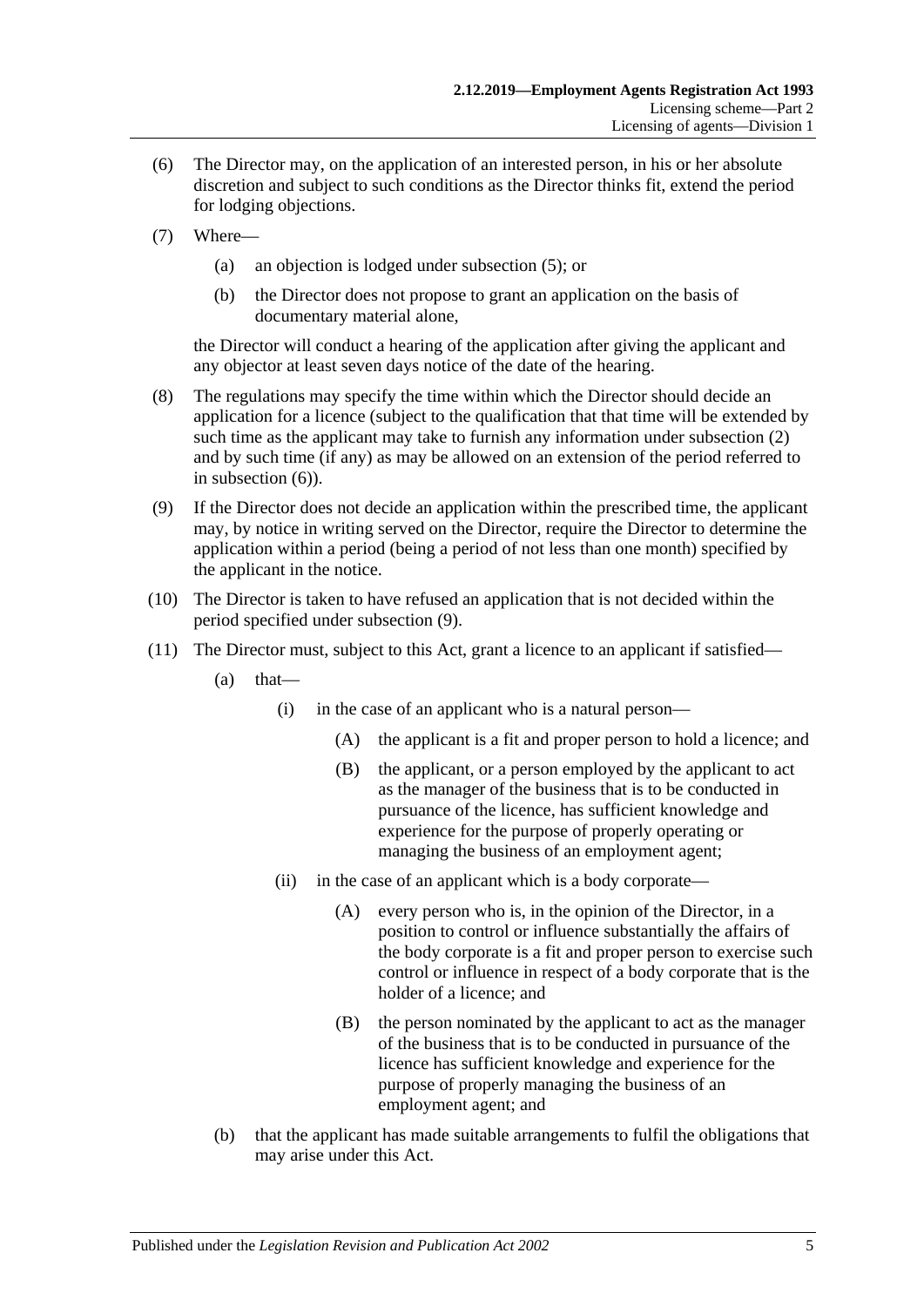- (12) Where the Director grants a licence, the licence does not come into force until the prescribed licence fee is paid.
- (13) Where the Director refuses an application for a licence, the Director must notify the applicant in writing of—
	- (a) the refusal; and
	- (b) the reasons for the refusal; and
	- (c) any review rights that the applicant may have under this Act.

#### <span id="page-5-0"></span>**8—Term of licence**

Subject to this Act, a licence remains in force for such period (not exceeding two years) as is stated in the licence.

#### <span id="page-5-1"></span>**9—Application for renewal of a licence**

- (1) An application for the renewal of a licence must—
	- (a) be made to the Director; and
	- (b) be in writing in a form approved by the Minister; and
	- (c) be accompanied by the prescribed fee.
- (2) An application for renewal must be made not less than the prescribed number of days before the date of expiry of the licence.
- (3) The Director may, in the Director's discretion, determine a late application for renewal provided that the applicant pays the prescribed late application fee.
- (4) The Director must, by notice in writing served on the applicant, give a decision on an application for the renewal of a licence before the date of expiry of the licence and, in the case of a decision refusing an application, state in the notice—
	- (a) the reasons for the refusal; and
	- (b) any review rights that the applicant may have under this Act.
- (5) The Director may refuse to renew a licence on any ground on which a licence may be cancelled (see [section](#page-6-2) 13).

#### <span id="page-5-2"></span>**10—Licence conditions**

- (1) A licence is subject to—
	- (a) any condition prescribed by the regulations; and
	- (b) any condition imposed by the Director.
- (2) The Director may impose licence conditions with respect to such matters as are contemplated by this Act or as the Director considers necessary or expedient for the purposes of this Act.
- (3) Conditions of a licence imposed by the Director—
	- $(a)$
- (i) if imposed at the time of grant or renewal of the licence—must be included in the licence itself; or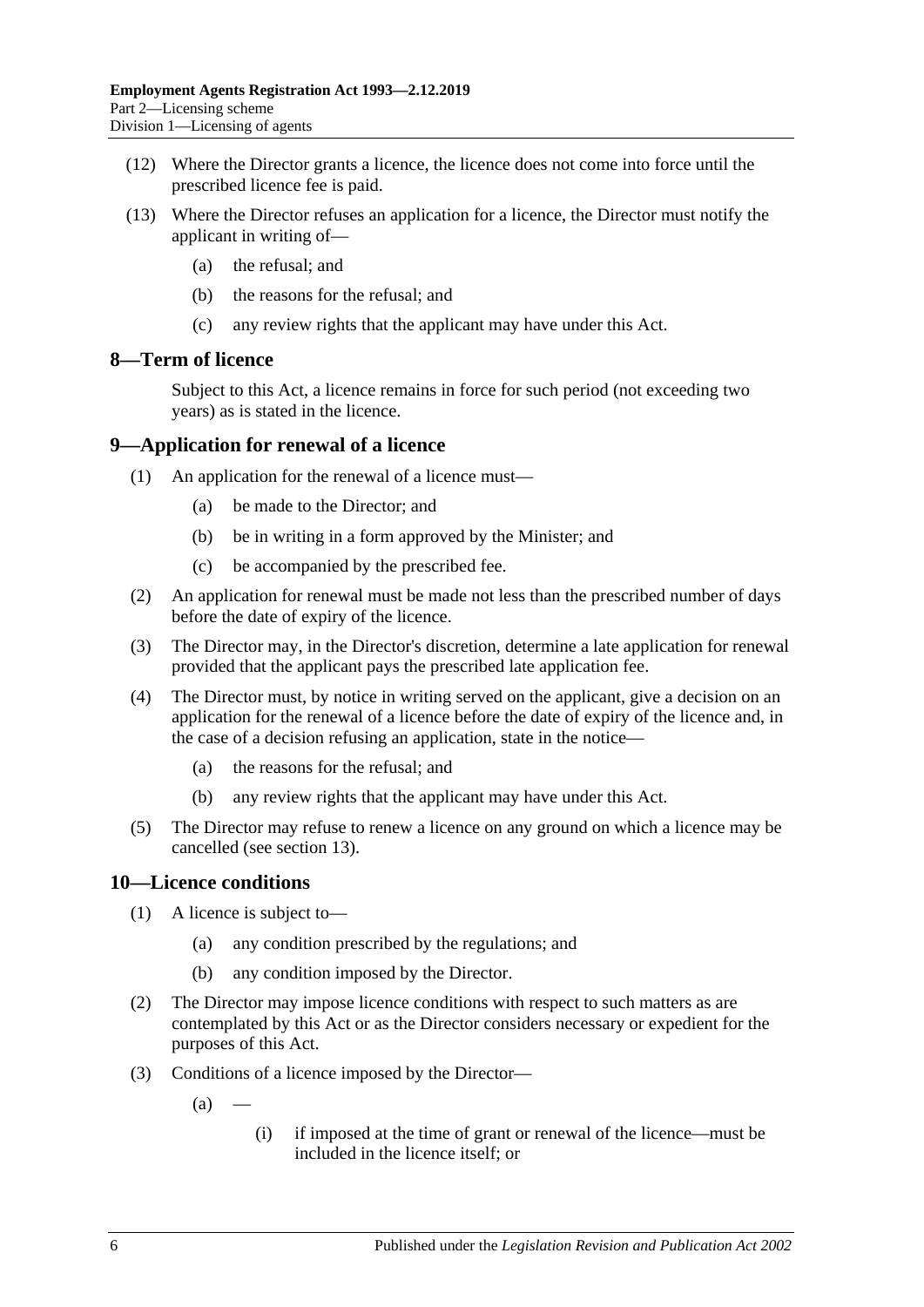- (ii) if imposed during the currency of the licence—must be imposed by notice in writing served on the holder of the licence; and
- (b) may be varied or revoked at any time by notice in writing served on the holder of the licence.
- (4) The holder of a licence who contravenes, or fails to comply with, a condition to the licence is guilty of an offence.

Penalty: Division 6 fine.

#### <span id="page-6-3"></span><span id="page-6-0"></span>**11—Appointment of a manager**

- (1) Where—
	- (a) the holder of a licence is not directly involved in the management of the relevant business; or
	- (b) the holder of a licence is a body corporate,

the business conducted in pursuance of the licence must be managed under the personal supervision of a natural person who is a resident of the State and is approved by the Director in accordance with this Act.

(2) If a business is not managed as required by [subsection](#page-6-3) (1) for a period exceeding 14 days, or such longer period as may be allowed by the Director, the holder of the licence is guilty of an offence.

Penalty: Division 6 fine.

#### <span id="page-6-1"></span>**12—Transfer and surrender of licences**

- (1) An application may be made to the Director for the transfer of a licence.
- (2) An application for the transfer of a licence must—
	- (a) be in such manner and form as is determined by the Minister for the purposes of this section; and
	- (b) be accompanied by the prescribed fee.
- (3) An applicant must furnish the Director with such further information (verified, if the Director so requires, by statutory declaration) as the Director may require.
- (4) The Director must, on due application under this section and payment of the prescribed fee, transfer the licence to the proposed transferee if the Director is satisfied that the proposed transferee would be a suitable person to be granted a licence under this Division.
- (5) The holder of a licence may, at any time, surrender the licence, and the licence then ceases to be of force or effect.

#### <span id="page-6-2"></span>**13—Cancellation of licences**

- (1) The Director may cancel a licence if satisfied, on reasonable grounds—
	- (a) that the licence has been obtained improperly; or
	- (b) that the holder of the licence has contravened, or failed to comply with, a condition of the licence; or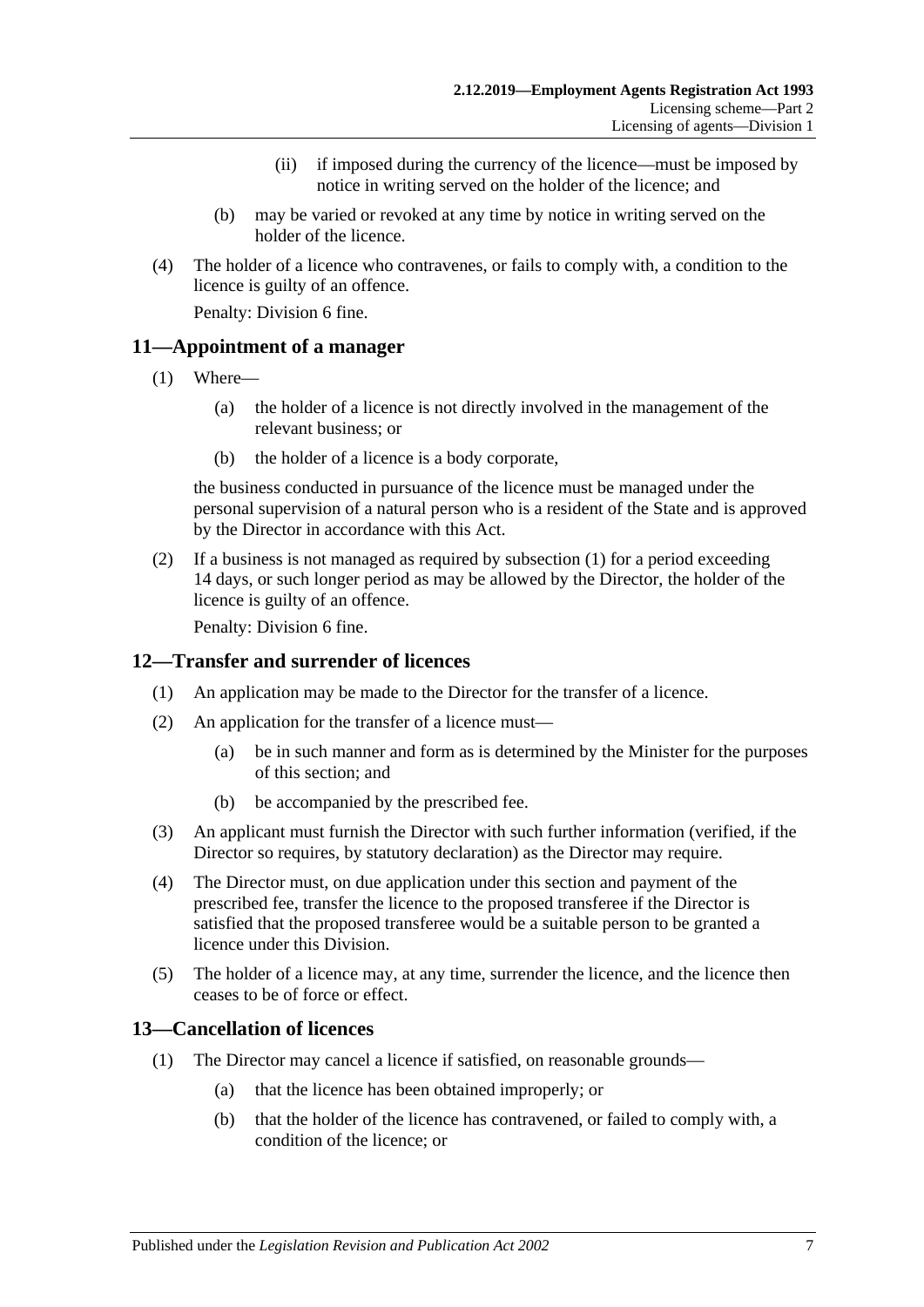- (c) that the holder of the licence has contravened, or failed to comply with, a provision of this Act; or
- (d) that the holder of the licence is no longer a fit and proper person to hold a licence or, in the case of a body corporate, that a person who has gained or is in a position to control or influence substantially the affairs of the body corporate is not or has ceased to be a fit and proper person to exercise such control or influence in respect of a body corporate that is the holder of a licence.
- (2) Before the Director acts under this section, the Director must—
	- (a) notify the holder of the licence in writing of the proposed cancellation of the licence; and
	- (b) allow the holder of the licence at least 28 days within which to make submissions in relation to that proposed action.

#### <span id="page-7-0"></span>**14—Person not entitled to fees etc if acts as agent in contravention of Division**

Where a person acts as an employment agent in contravention of a provision of this Division—

- (a) the person is not entitled to recover any fee for so acting; and
- (b) if the person has received any fee for so acting, a court convicting the person of an offence in respect of the contravention may, on the application of the prosecutor, order the person to repay the amount or value of the fee.

# <span id="page-7-1"></span>**Division 2—Licensing appeals**

#### <span id="page-7-2"></span>**15—Reviews**

- (1) The Tribunal has jurisdiction to deal with matters consisting of a review of a decision of the Director under [Division](#page-3-2) 1.
- (2) An application for review of a decision of the Director under [Division](#page-3-2) 1 may be made to the Tribunal within 28 days after the applicant receives notice of the relevant decision (or such longer period as the Tribunal may allow).
- (3) Without derogating from the powers of the Tribunal under section 36 of the *[South](http://www.legislation.sa.gov.au/index.aspx?action=legref&type=act&legtitle=South%20Australian%20Civil%20and%20Administrative%20Tribunal%20Act%202013)  Australian [Civil and Administrative Tribunal Act](http://www.legislation.sa.gov.au/index.aspx?action=legref&type=act&legtitle=South%20Australian%20Civil%20and%20Administrative%20Tribunal%20Act%202013) 2013*, if a review relates to a decision of the Director—
	- (a) to refuse to renew a licence; or
	- (b) to refuse to transfer a licence; or
	- (c) to cancel a licence,

the Director or the Tribunal may order that the licence remain in force until the determination of the review.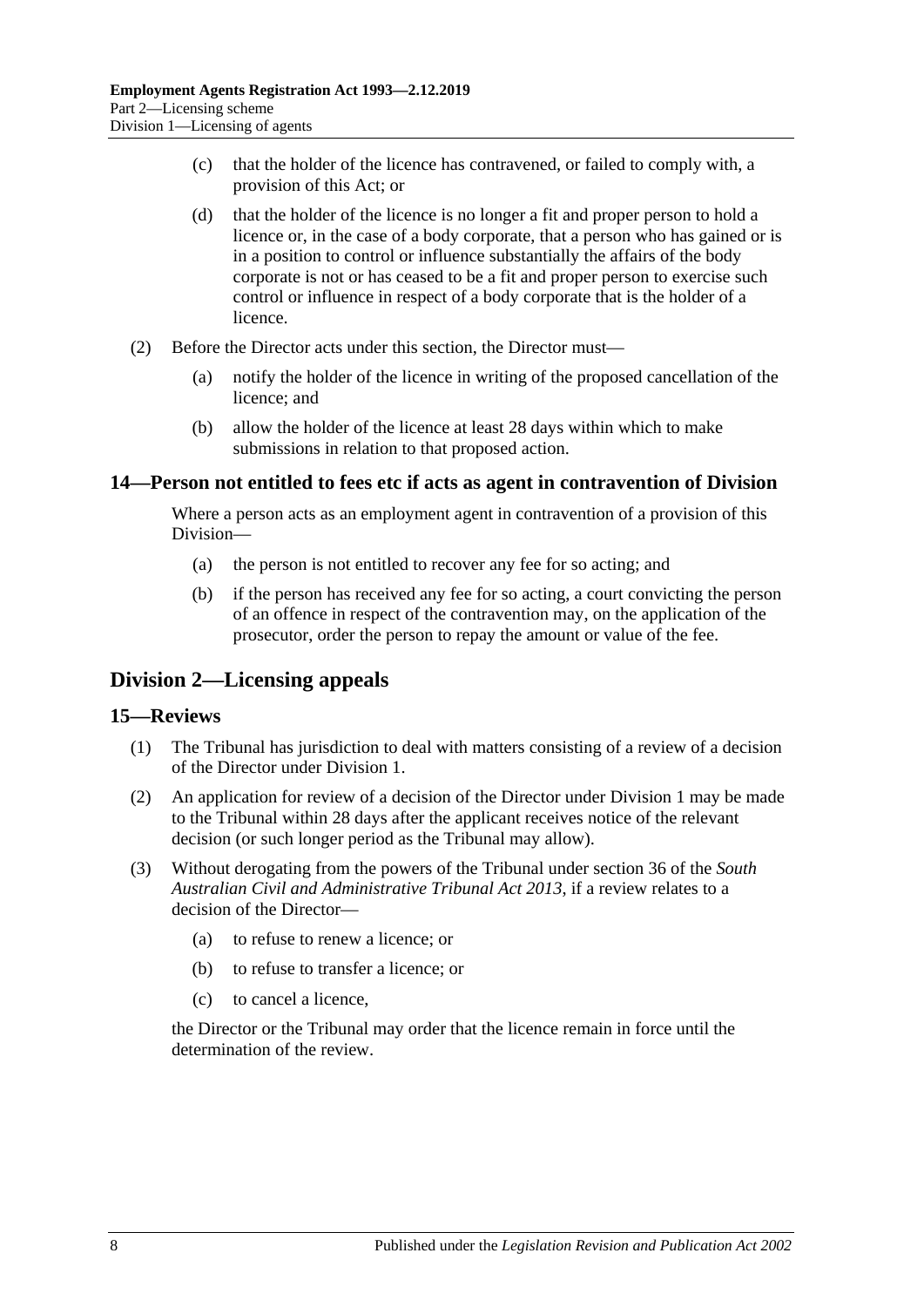# <span id="page-8-0"></span>**Division 3—Supplementary provisions**

#### <span id="page-8-1"></span>**16—Registered premises**

(1) Subject to this section, the holder of a licence must not carry on business as an employment agent except at premises registered under this section.

Penalty: Division 7 fine.

- (2) An application for registration must be made to the Director in a form approved by the **Minister**
- (3) The Director may, on application, permit an employment agent on a day, or over a period, specified by the Director, to carry on business at a place (other than the registered premises of the agent) specified by the Director.
- (4) An employment agent must, within 14 days after ceasing to carry on business at registered premises, notify the Director in writing of that fact. Penalty: Division 7 fine.

#### <span id="page-8-2"></span>**17—Notice to be displayed**

A person carrying on business as an employment agent in pursuance of a licence must maintain in a conspicuous position at any registered premises a notice clearly showing—

- (a) the name of the agent as it appears in the licence or a registered business name in which the agent carries on business as an agent and of which the Director has been given prior notice in writing; and
- (b) if a manager has been appointed, the name of the manager of the business.

Penalty: Division 11 fine.

#### <span id="page-8-3"></span>**18—Death of licensee**

Where the holder of a licence dies, the personal representative of the deceased, or some other person approved by the Director, is to be taken to be the holder of the licence (on the same conditions as were applicable to the former holder of the licence) as from the date of death until the expiration of six months from that date or until such later date as may be fixed by the Director.

# <span id="page-8-4"></span>**Part 3—Provisions applying to employment agents**

#### <span id="page-8-5"></span>**19—Display of information at registered premises**

- (1) An employment agent must maintain in a conspicuous place at any registered premises a notice clearly showing the scale of fees for the time being chargeable by the agent in respect of his or her business.
- (2) A copy of the scale of fees, and a copy of any alterations to such a scale, must be lodged with the Director in accordance with the regulations.
- (3) If a preceding provision of this section is not observed, the employment agent is guilty of an offence.

Penalty: Division 6 fine.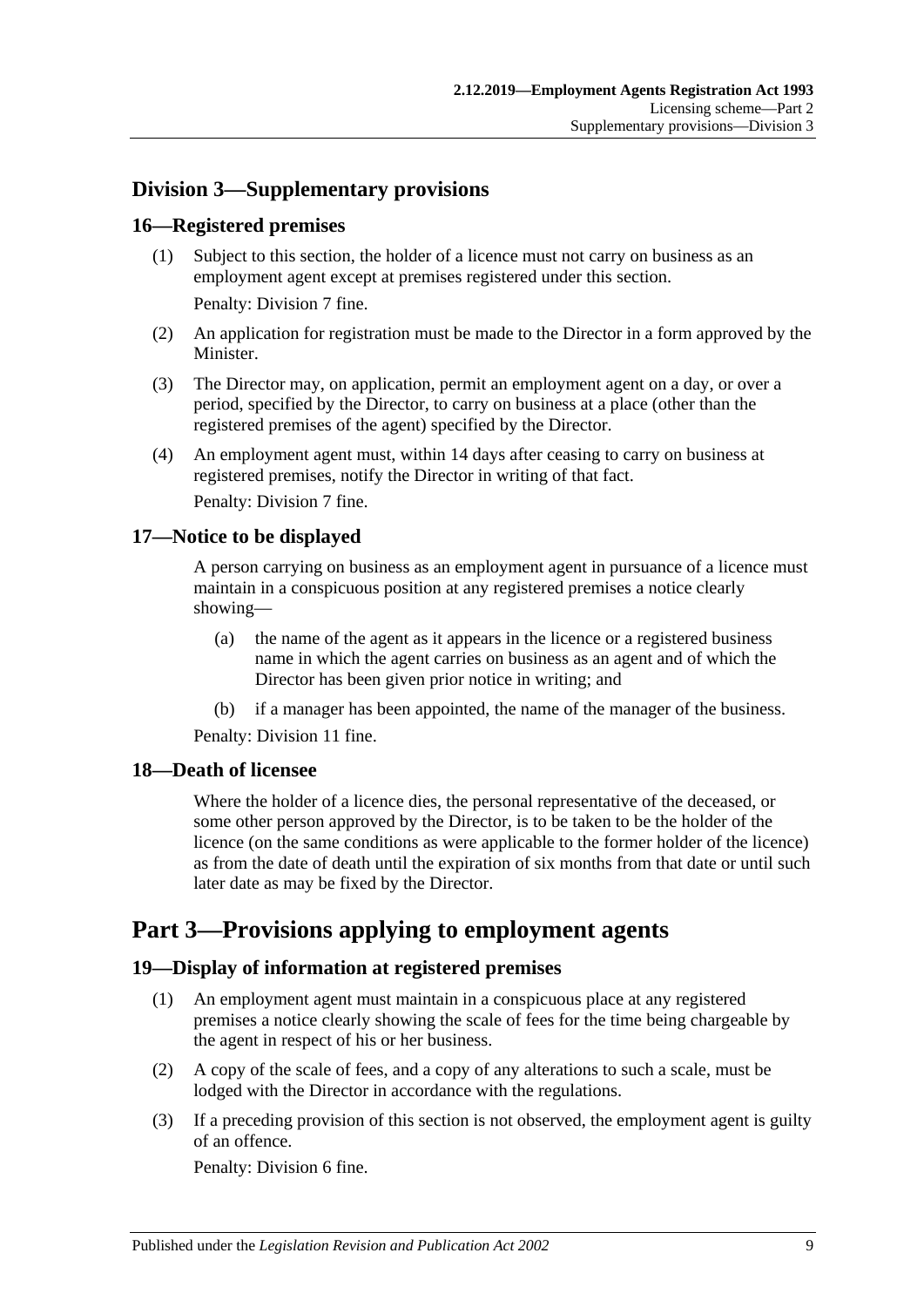#### <span id="page-9-1"></span><span id="page-9-0"></span>**20—Responsibilities to workers**

- (1) Subject to this section, an employment agent must not demand or receive any fee from a person by virtue only of the fact that—
	- (a) the person is listed with the employment agent as a person who is seeking employment; or
	- (b) the employment agent is seeking employment for the person.
- (2) [Subsection](#page-9-1) (1) does not—
	- (a) prevent an employment agent requiring a person to pay a deposit before the employment agent begins to seek employment for the person but, if such a deposit is paid, the deposit must be held by the employment agent until—
		- (i) employment is found for the worker—in which case the deposit can be applied by the employment agent towards any fee payable by the person; or
		- (ii) the person ceases to be listed with the employment agent as a person who is seeking employment—in which case the deposit must be repaid to the person; or
		- (iii) the employment agent and the person agree to the repayment of the deposit; or
	- (b) prevent any payment of a kind authorised by the regulations.
- (3) An employment agent must not—
	- (a) charge a worker a fee which is calculated on a recurring basis;
	- (b) charge a worker a fee if the employment agent hires or engages the worker to work for the employment agent.
- (4) Where an employment agent procures employment for a person, the employment agent must ensure that the person is given (for retention by the person) a statement in the prescribed form containing the following information:
	- (a) the name and business address of the employer; and
	- (b) where the person must first attend for the purposes of the employment; and
	- (c) whether the *[Workers Rehabilitation and Compensation Act](http://www.legislation.sa.gov.au/index.aspx?action=legref&type=act&legtitle=Workers%20Rehabilitation%20and%20Compensation%20Act%201986) 1986* will apply in relation to the person and details of any other insurance arrangements that will apply in respect of the employment (including who will be responsible for the payment of any premium); and
	- (d) the arrangements (if any) that will apply for the payment of income tax; and
	- (e) the name of any award that applies in relation to the employment; and
	- (f) details of any occupational superannuation to which the person will be entitled; and
	- (g) details of any entitlements to paid leave that will accrue during the employment; and
	- (h) details of any expenses (or kinds of expenses) which will be reimbursed or otherwise paid for by the employer.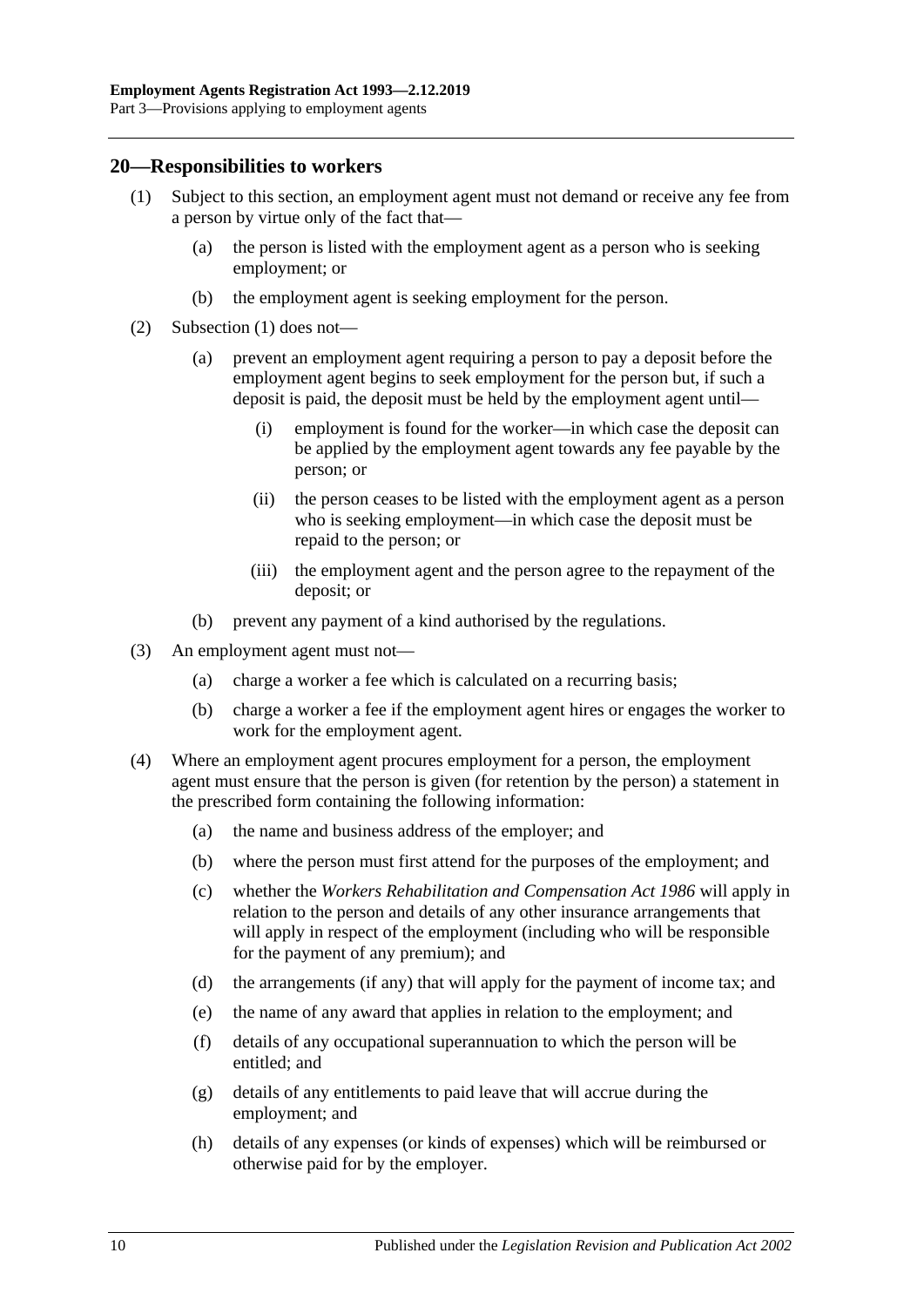(5) If a preceding provision of this section is not observed, the employment agent is guilty of an offence.

Penalty: Division 6 fine.

#### <span id="page-10-2"></span><span id="page-10-0"></span>**21—Responsibilities to employers**

- (1) Subject to this section, an employment agent must not demand or receive any fee from a person in respect of seeking or obtaining another to work for the person unless—
	- (a) the worker (or prospective worker) has made contact with the person about that employment; or
	- (b) the fee is payable pursuant to a written agreement between the person and the employment agent.
- (2) [Subsection](#page-10-2) (1) does not—
	- (a) prevent an employment agent requiring a person to pay a deposit before the employment agent begins the search for a worker but, if such a deposit is paid, the deposit must be held by the employment agent until—
		- (i) a fee becomes chargeable under [subsection](#page-10-2) (1); or
		- (ii) the person ceases to be listed with the employment agent as a person who is seeking a worker—in which case the deposit must be applied towards any fee payable by the person to the employment agent, or otherwise paid in accordance with a written agreement between the person and the employment agent; or
		- (iii) the employment agent and the person agree on the repayment of the deposit; or
	- (b) prevent any payment of a kind authorised by the regulations.
- (3) An employment agent must not charge an employer a fee which exceeds the rate of payment set out in the scale of fees displayed at the agent's registered premises and applicable to the particular case.
- (4) If a preceding provision of this section is not observed, the employment agent is guilty of an offence.

Penalty: Division 6 fine.

#### <span id="page-10-3"></span><span id="page-10-1"></span>**22—Records etc to be kept**

- (1) An employment agent must keep or cause to be kept fully and correctly a record system which contains—
	- (a) the name of each client of the agent's business; and
	- (b) details of any deposit paid to the employment agent; and
	- (c) prescribed information as to any employment arranged by or through the employment agent; and
	- (d) details of any fee paid to the agent in connection with the hiring or engagement of any worker; and
	- (e) such other information as may be prescribed by the regulations.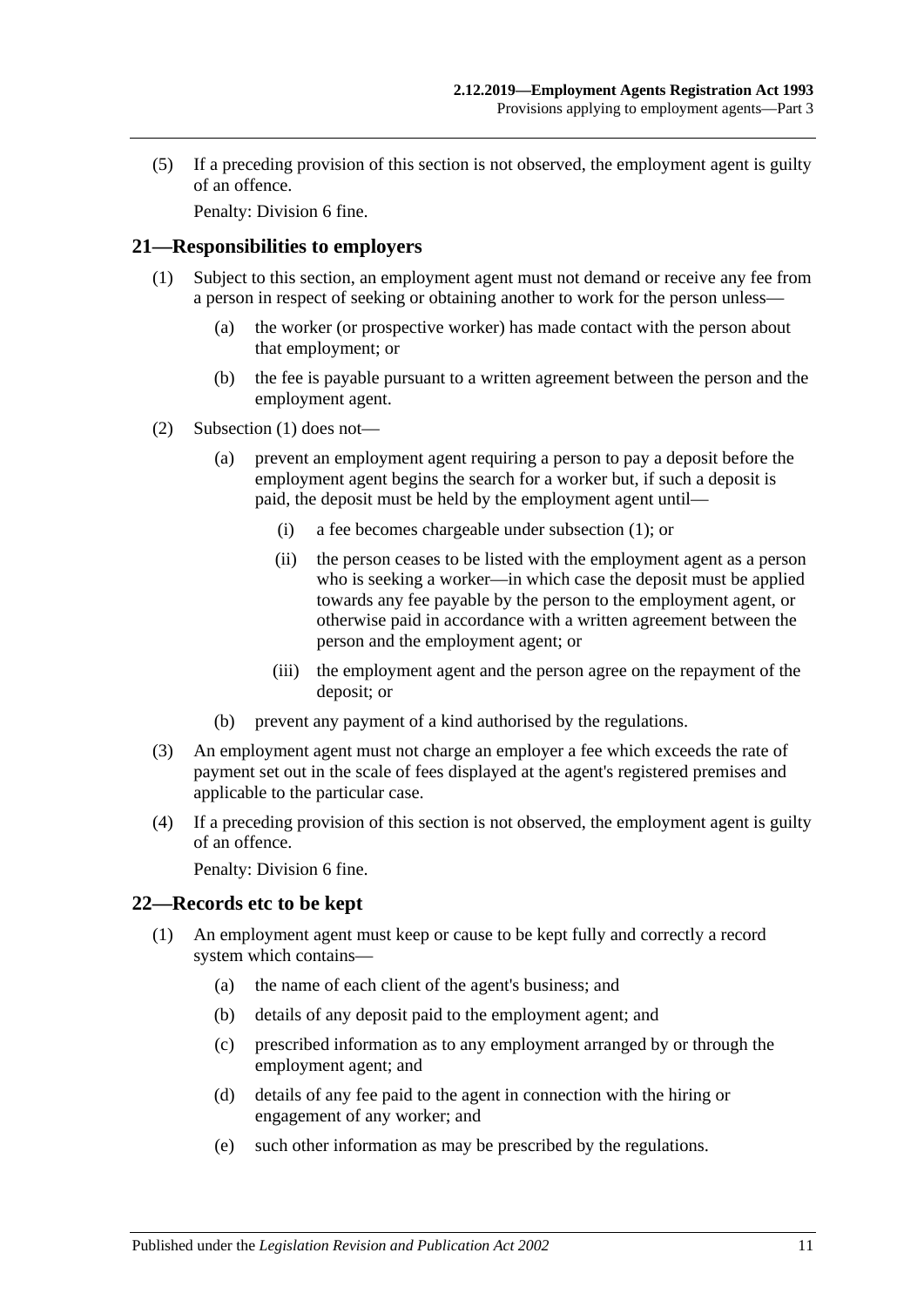- <span id="page-11-2"></span>(2) An employment agent must keep such other prescribed records, accounts and documents in relation to his or her functions as an employment agent.
- (3) An employment agent must cause the records, accounts and documents required under [subsection](#page-10-3) (1) and [\(2\)](#page-11-2) to be kept on his or her registered premises for the period of one year after their making.
- (4) If a preceding provision of this section is not observed, the employment agent is guilty of an offence.

Penalty: Division 7 fine.

# <span id="page-11-0"></span>**Part 4—Miscellaneous**

#### <span id="page-11-1"></span>**23—Inspections**

- (1) An inspector may, for any purpose connected with the administration or enforcement of this Act—
	- (a) at any reasonable time enter and inspect premises;
	- (b) require any person to produce any records, accounts or documents relating to the business of an employment agent;
	- (c) examine, copy and take extracts from any records, accounts or documents so produced;
	- (d) require a person who the inspector reasonably suspects has committed an offence against this Act to state the person's full name and usual place of residence;
	- (e) require a person who the inspector reasonably suspects has knowledge concerning any matter relating to the administration of this Act to answer questions in relation to those matters;
	- (f) require a person holding or required to hold a licence under this Act to produce the licence for inspection.
- (2) In the exercise of powers under this section an inspector may be assisted by such persons as may be reasonable in the circumstances.
- (3) The person in charge of premises at the relevant time must give to an inspector or a person assisting an inspector such assistance and provide such facilities as are necessary to enable the powers conferred by this section to be exercised.

Penalty: Division 6 fine.

- (4) Subject to [subsection](#page-12-4) (5), a person who—
	- (a) without reasonable excuse, hinders or obstructs an inspector, or a person assisting an inspector, in the exercise of powers conferred by this section; or
	- (b) uses abusive, threatening or insulting language to an inspector, or a person assisting an inspector; or
	- (c) without reasonable excuse, refuses or fails to comply with a requirement or direction of an inspector; or
	- (d) without reasonable excuse, fails to answer, to the best of the person's knowledge, information and belief, a question put by an inspector; or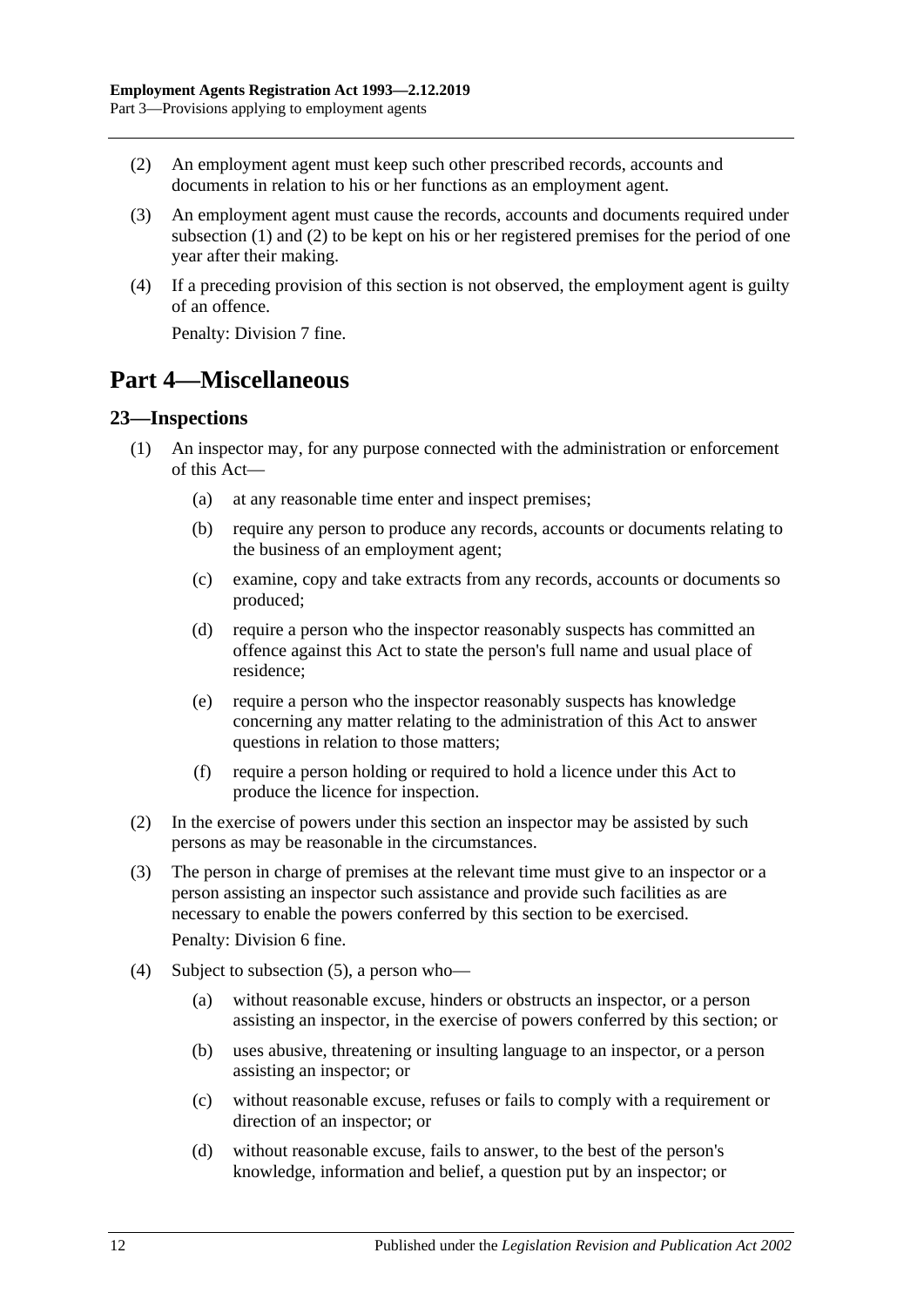(e) falsely represents, by words or conduct, that he or she is an inspector,

is guilty of an offence.

Penalty: Division 6 fine.

- <span id="page-12-4"></span>(5) A person is not required to answer a question put by an inspector, or to produce a document, if the answer, or the contents of the document, would tend to incriminate him or her of an offence.
- (6) An inspector, or a person assisting an inspector, who—
	- (a) addresses offensive language to any other person; or
	- (b) without lawful authority hinders or obstructs or uses or threatens to use force in relation to any other person,

is guilty of an offence.

Penalty: Division 6 fine.

#### <span id="page-12-0"></span>**24—Prohibition against assisting a person falsely to pretend to be an employment agent etc**

No person (whether licensed under this Act or not) must supply or lend any document or form or provide any other assistance to another person for the purpose of enabling that other person falsely to pretend to be a licensed employment agent, or a person who, in the course of a business, performs any of the functions of an employment agent.

Penalty: Division 9 fine.

#### <span id="page-12-1"></span>**25—Liability of agents for acts or omissions of employees etc**

For the purposes of this Act, an act or omission of a person employed by an employment agent (whether under a contract of service or otherwise) will be taken to be an act or omission of the employment agent unless the employment agent proves that the person was not acting in the course of the employment.

#### <span id="page-12-2"></span>**26—False or misleading information**

A person must not, in furnishing any information required under this Act, make a statement that is false or misleading in a material particular.

Penalty: Division 6 fine.

#### <span id="page-12-3"></span>**28—Commencement of prosecutions**

- (1) Proceedings for an offence against this Act must be commenced within three years after the date on which the offence is alleged to have been committed.
- (2) Proceedings for an offence against this Act must not be commenced by a person other than the Director or an inspector except with the consent of the Minister.
- (3) An apparently genuine document purporting to be a certificate of the Minister certifying that the Minister has consented to the commencement of proceedings for an offence against this Act will, in the absence of proof to the contrary, be accepted as proof of the matter so certified.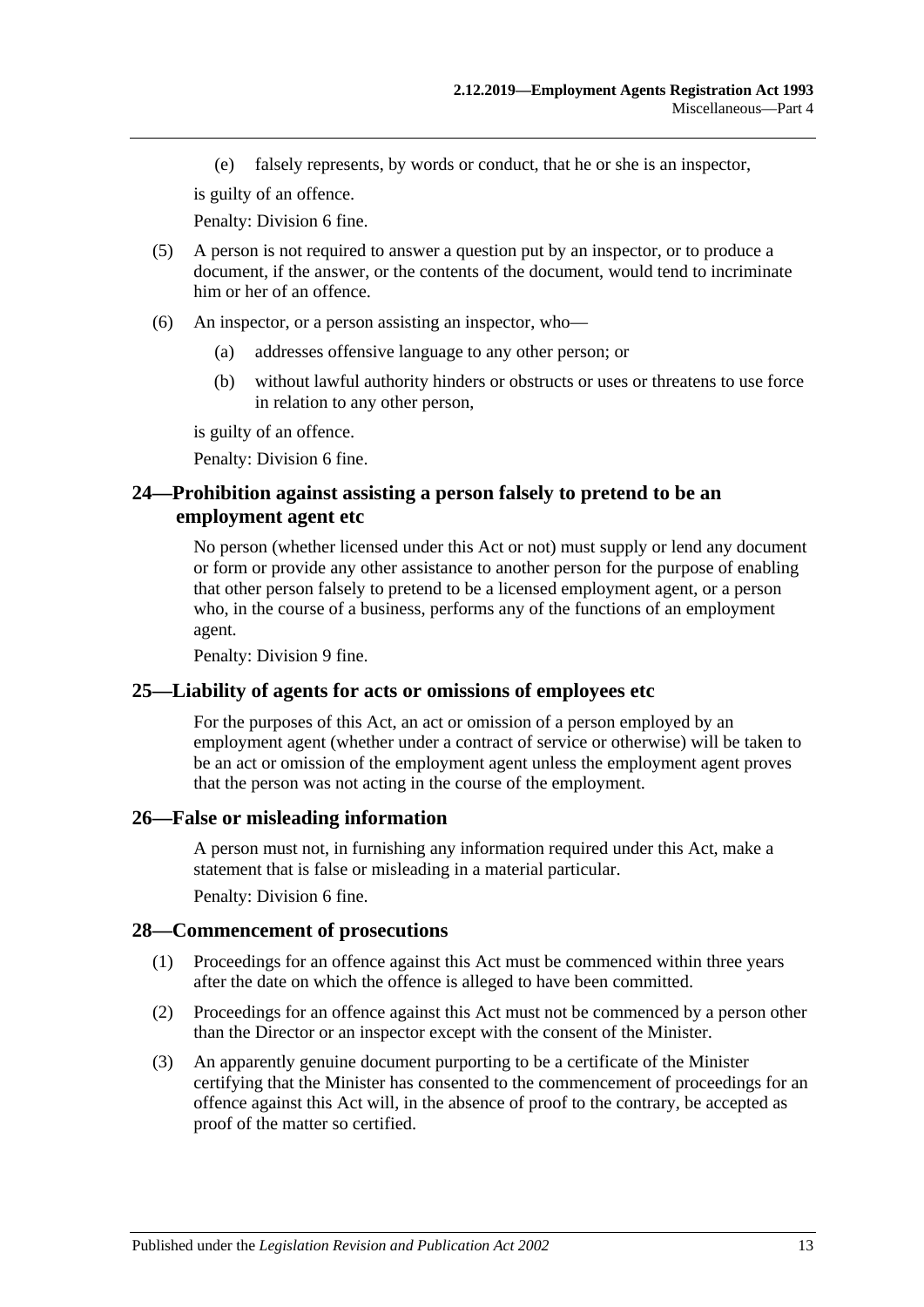#### <span id="page-13-3"></span><span id="page-13-0"></span>**29—Delegation by Director**

- (1) The Director may, by instrument in writing, delegate to any person engaged in the administration of this Act any of his or her powers or functions under this Act.
- (2) A delegation under [subsection](#page-13-3) (1)—
	- (a) is revocable at will; and
	- (b) does not prevent the Director from acting personally in any matter.
- (3) An apparently genuine document purporting to be a certificate of the Director containing particulars of a delegation under this section will, in the absence of proof to the contrary, be accepted as proof of those particulars.

#### <span id="page-13-4"></span><span id="page-13-1"></span>**30—Regulations**

- (1) The Governor may make such regulations as are contemplated by this Act or as are necessary or expedient for the purposes of this Act.
- (2) Without limiting the generality of [subsection](#page-13-4) (1), those regulations may—
	- (a) exempt, either absolutely or subject to prescribed limitations or conditions, any person or premises, or classes of persons or premises, from this Act or specified provisions of this Act;
	- (b) provide for and prescribe the form of any notice under this Act;
	- (c) provide the manner in which any notice may or must be given;
	- (d) provide for and regulate the display of licences and notices at any premises;
	- (e) require the provision of returns and other forms of information to the Director by employment agents;
	- (f) require the provision of information to persons who deal with employment agents;
	- (g) prescribe fees for the purposes of this Act (including annual fees payable by the holders of licences under this Act);
	- (h) prescribe penalties, not exceeding a division 7 fine, for breach of, or non-compliance with, any regulation.
- (3) Any regulations made under this Act may be of a general or limited application and may vary according to the persons or classes of persons, the times, the places or the circumstances to which they are expressed to apply.

#### <span id="page-13-2"></span>**31—Transitional provisions**

- (2) On the repeal of the *[Employees Registry Offices Act](http://www.legislation.sa.gov.au/index.aspx?action=legref&type=act&legtitle=Employees%20Registry%20Offices%20Act%201915) 1915*
	- (a) a licensee under that Act will be taken to be the holder of a licence under this Act (and the Director must issue an appropriate licence to that licensee); and
	- (b) licensed premises under that Act will be taken to be registered premises under this Act; and
	- (c) a person holding an appointment as a manager under that Act will be taken to be approved as a manager under this Act.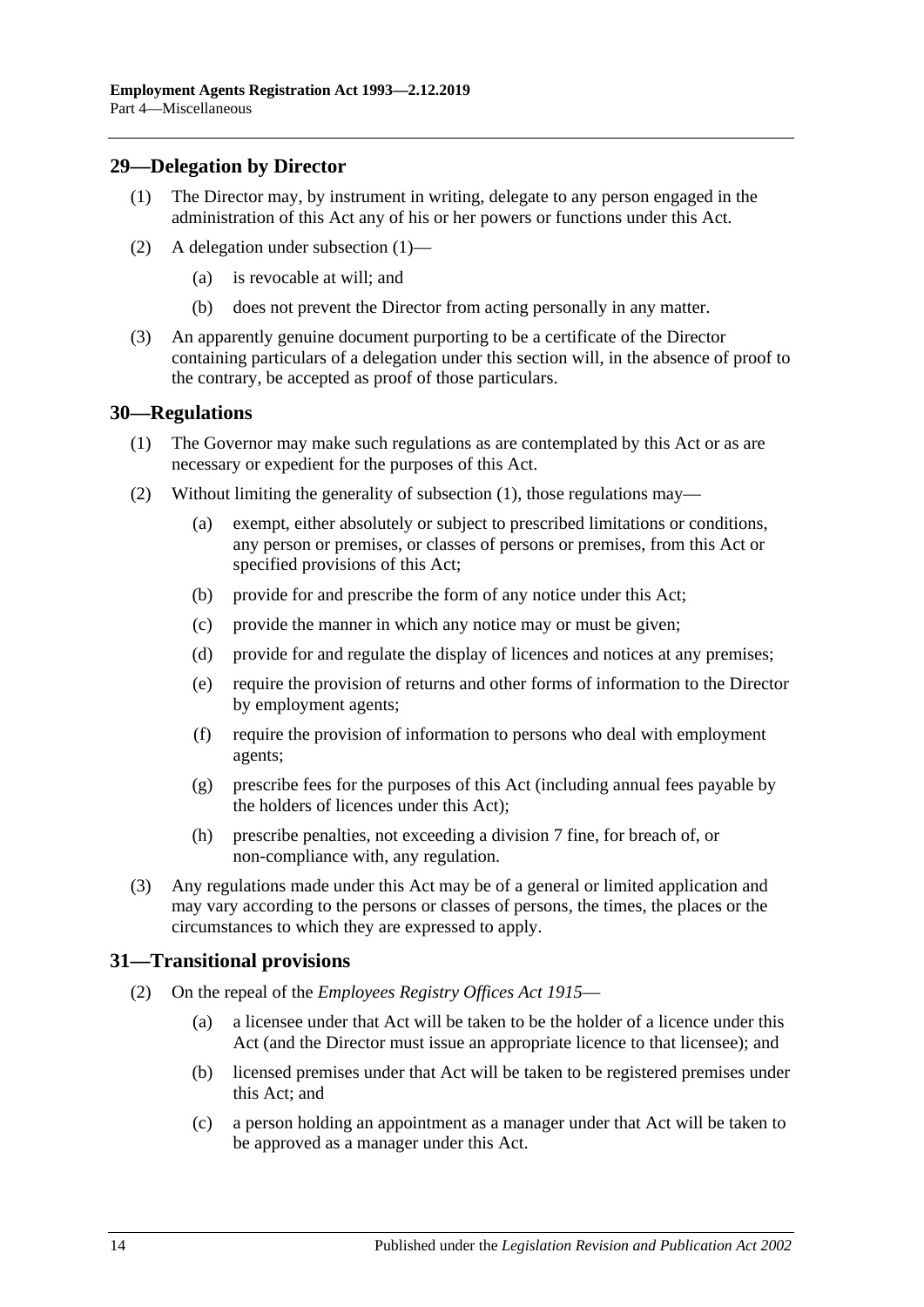# <span id="page-14-0"></span>**Legislative history**

### **Notes**

- Please note—References in the legislation to other legislation or instruments or to titles of bodies or offices are not automatically updated as part of the program for the revision and publication of legislation and therefore may be obsolete.
- Earlier versions of this Act (historical versions) are listed at the end of the legislative history.
- For further information relating to the Act and subordinate legislation made under the Act see the Index of South Australian Statutes or www.legislation.sa.gov.au.

# **Legislation repealed by principal Act**

The *Employment Agents Registration Act 1993* repealed the following:

*Employees Registry Offices Act 1915*

### **Principal Act and amendments**

New entries appear in bold.

| Year No |      | Title                                                        | Assent    | Commencement                                                |
|---------|------|--------------------------------------------------------------|-----------|-------------------------------------------------------------|
| 1993    | - 69 | <b>Employment Agents Registration</b><br>Act 1993            | 9.9.1993  | $9.9.1995$ (s $7(5)$ Acts Interpretation<br>Act 1915)       |
| 2011 36 |      | <b>Statutes Amendment (Directors'</b><br>Liability) Act 2011 | 22.9.2011 | Pt 9 (s 11)-1.1.2012 ( <i>Gazette</i><br>15.12.2011 p4988)  |
| 2019    | - 14 | <b>Statutes Amendment (SACAT)</b><br>Act 2019                | 11.7.2019 | Pt 10 (ss 73 to 77)-2.12.2019 (Gazette<br>21.11.2019 p3928) |

# **Provisions amended**

New entries appear in bold.

Entries that relate to provisions that have been deleted appear in italics.

| Provision       | How varied                                                            | Commencement |
|-----------------|-----------------------------------------------------------------------|--------------|
| Long title      | amended under Legislation Revision and<br><b>Publication Act 2002</b> |              |
| Pt1             |                                                                       |              |
| s <sub>2</sub>  | omitted under Legislation Revision and<br><b>Publication Act 2002</b> |              |
| s <sub>3</sub>  |                                                                       |              |
| <b>Tribunal</b> | inserted by 14/2019 s 73                                              | 2.12.2019    |
| Pt 2            |                                                                       |              |
| s <sub>7</sub>  |                                                                       |              |
| s7(13)          | amended by 14/2019 s 74                                               | 2.12.2019    |
| s <sub>9</sub>  |                                                                       |              |
| $s\,9(4)$       | amended by 14/2019 s 75                                               | 2.12.2019    |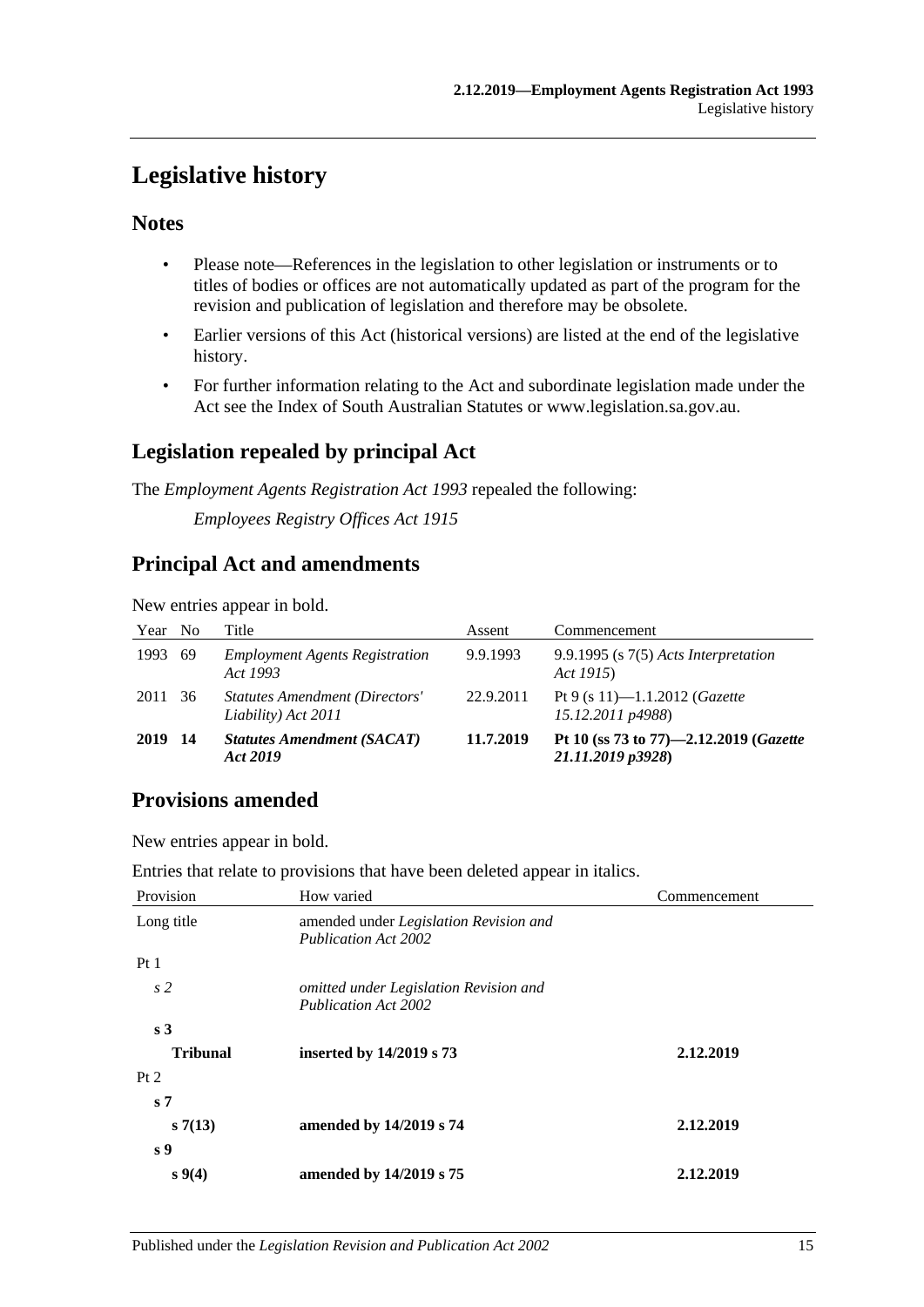| s <sub>15</sub> | substituted by 14/2019 s 76            | 2.12.2019 |
|-----------------|----------------------------------------|-----------|
| Pt 4            |                                        |           |
| s27             | deleted by $36/2011 s 11$              | 1.1.2012  |
| s 31            |                                        |           |
| $s \, 3I(1)$    | omitted under Legislation Revision and |           |
|                 | Publication Act 2002                   |           |

### **Transitional etc provisions associated with Act or amendments**

#### *Statutes Amendment (SACAT) Act 2019, Pt 10*

#### **77—Transitional provisions**

- (1) A right to appeal to the Magistrates Court under section 15 of the principal Act in relation to a matter in existence (but not yet exercised) before the relevant day, will be exercised as if this Part had been in operation before the right arose, so that the relevant proceedings may be commenced instead before the Tribunal.
- (2) Nothing in this section affects any proceedings before the Magistrates Court commenced under the principal Act before the relevant day.
- (3) In this section—

*principal Act* means the *[Employment Agents Registration Act](http://www.legislation.sa.gov.au/index.aspx?action=legref&type=act&legtitle=Employment%20Agents%20Registration%20Act%201993) 1993*;

*relevant day* means the day on which this Part comes into operation;

*Tribunal* means the South Australian Civil and Administrative Tribunal established under the *[South Australian Civil and Administrative Tribunal Act](http://www.legislation.sa.gov.au/index.aspx?action=legref&type=act&legtitle=South%20Australian%20Civil%20and%20Administrative%20Tribunal%20Act%202013) 2013*.

### **Historical versions**

<span id="page-15-0"></span>1.1.2012

# **Appendix—Divisional penalties and expiation fees**

At the date of publication of this version divisional penalties and expiation fees are, as provided by section 28A of the *[Acts Interpretation Act 1915](http://www.legislation.sa.gov.au/index.aspx?action=legref&type=act&legtitle=Acts%20Interpretation%20Act%201915)*, as follows:

| <b>Division</b> | <b>Maximum</b><br>imprisonment | <b>Maximum</b> fine | <b>Expiation fee</b> |
|-----------------|--------------------------------|---------------------|----------------------|
| 1               | 15 years                       | \$60 000            |                      |
| 2               | 10 years                       | \$40 000            |                      |
| 3               | 7 years                        | \$30 000            |                      |
| $\overline{4}$  | 4 years                        | \$15 000            |                      |
| 5               | 2 years                        | \$8 000             |                      |
| 6               | 1 year                         | \$4 000             | \$300                |
| 7               | 6 months                       | \$2 000             | \$200                |
| 8               | 3 months                       | \$1 000             | \$150                |
| 9               |                                | \$500               | \$100                |